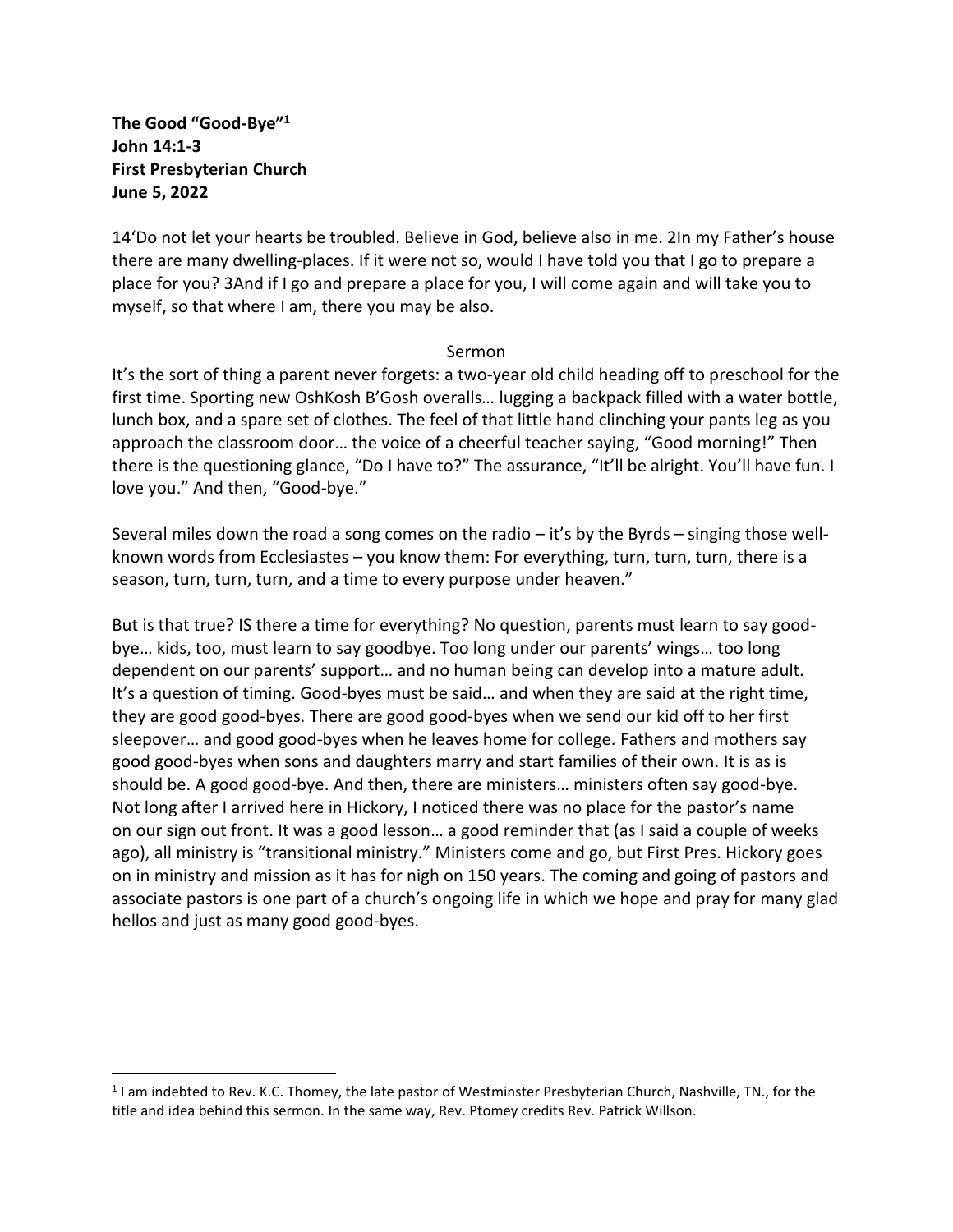There are lots of good-byes scattered throughout the Bible – Abraham and Sarah saying goodbye to their family in Haran… Moses blessing the Israelites before he dies… the Apostle Paul, sitting in a Roman prison, writing heartfelt words to the churches he started. But perhaps no good-bye words are as poignant as those said by Jesus to his disciples just before his trial and crucifixion. They actually began on the night before Jesus' arrest. It was an evening of foreboding and sadness as the disciples began to realize that he would be leaving them. So, the Lord speaks to their troubled hearts with these words we typically read at funerals: "In my Father's house there are many dwelling places, if it were not so, I would have told you. I go to prepare a place for you." We hear these words and take them to mean that Jesus has gone to heaven to get a place ready for us… so that when we die, we will be there with him. And that IS what he promises/means… that we will spend our future with Jesus in our Father's house.

But here's the thing – Jesus THEN says that IN the Father's house there are many "dwelling places" (or as some prefer "mansions.") And when he does that, he uses a very special word… a word that means "abide," which in John's Gospel is not about a FUTURE LOCATION/PLACE called heaven, but a PRESENT RELATIONSHIP of love and trust… a present "communion" we might say. "Abide in me," he says, "as I abide in you."<sup>2</sup>

Friends, Jesus is making two promises here. First, the promise of a place… of an eternal abiding place with him in God's house. And second, the promise of present ongoing relationship.<sup>3</sup> 'You will be with me in the future," he says. "And I am with you now so that my work may go on and on through you."

Over the past 10 years, you and I have read this passage countless times to find comfort at the time of the death of a loved one. Well, today I want to suggest that it offers the same comfort at times of transition… at times when we must say "good-bye." Because it promises that when we say good-bye to someone in whom we have experienced something of God's presence, God doesn't leave us… God sticks around. And when those with whom we have shared in God's ministry and mission say good-bye… the ministry, the mission, the good work continues. Therefore, our hearts need not be troubled or afraid.

That gives me comfort, friends, as we say good-bye. And it gives me hope, both for me and for you. Because it means that our good-byes are not simply courtesies… not just something we say. They are prayers. Did you know that our word "Good-bye" is an abbreviation of "God be with you?" And this is what Jesus promises when he says good-bye to his friends God will be with you, and you, and you, and with me.

.

 $<sup>2</sup>$  John 15:4</sup>

<sup>&</sup>lt;sup>3</sup> Fred. B. Craddock, John, Knox Preaching Guides, John Knox Press, 1982, p. 107-108.